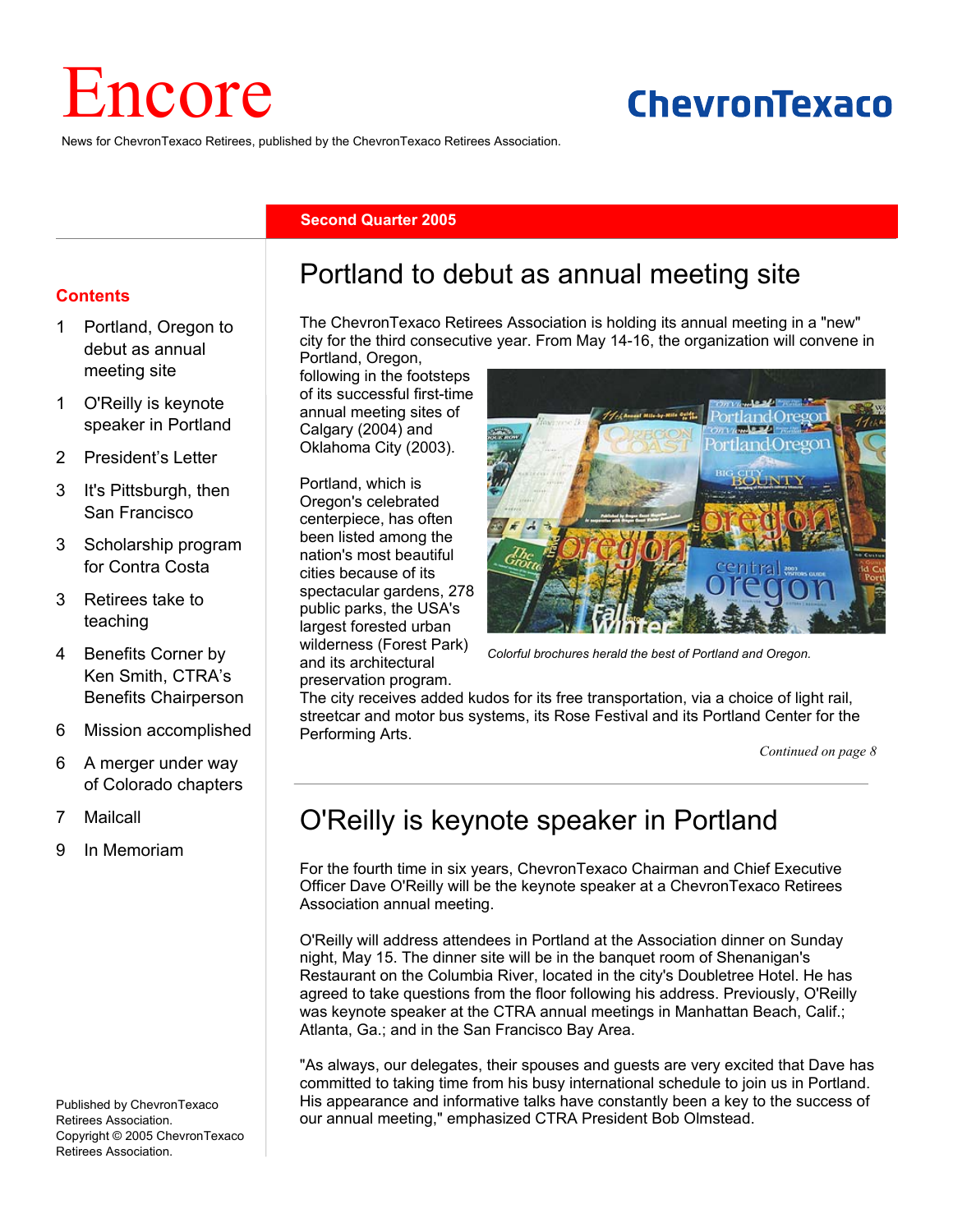It is essential that medical eligible retirees/survivors be aware of, and thoroughly read, the upcoming Company letters dealing with changes and enrollment responsibilities associated with health care benefits for 2006.

## President's Letter **Focusing on the CTRA Task Force, health care and tsunami relief effort**

Chairman John Dewes gave a presentation of the "Project Purpose" Task Force's initial report at the Association's February mid-year meeting in the San Francisco Bay Area. Copies of that in-depth report are included in the annual meeting packet sent in March to all Association directors. The report contains the task force's Meeting Summary, Summary of Recommendations and Summary of Relationships.

The Task Force - comprised of Dewes, Jerry Barlow, George Marich, Don Ostrom, Kevin Ryan, Ken Smith and Maree Stone - made 25 recommendations that are divided into the following five categories: CTRA Organization, Social Interaction, Communications, Education and Advocacy.



Their recommendations have been assigned for additional study and review to the Task Force, Association officers, standing committees or ad hoc committees. Chairing ad hoc committees are John Ranslem for the two Organizational recommendations, Dennis Buckley for the two Social Interaction recommendations and Bill Isert for the Communications recommendation.

All committees and groups have been given an April deadline for their input. Once these have been received, the President can implement some of the recommendations. However, nine recommendations must be approved by the CTRA's directors.

Association treasurer Merle Hufford, president Bob Olmstead and *Nearing the completion of their second term are, from left, secretary Maree Stone.* 

Concerning another issue, it is essential that medical eligible retirees/survivors be aware of, and thoroughly read, the upcoming Company letters dealing with changes and enrollment responsibilities associated with health care benefits for 2006. ChevronTexaco already advised Medicare eligible retirees/survivors that, effective January 1, 2006, their prescription drug coverage would be secondary to Medicare. That means Medicare Part D will be their primary prescription drug plan.

Also, please take time to read Ken Smith's column, which offers additional benefits news. His article appears on Page 4 in this issue of Encore.

On January 3, I initiated a Retirees Association Tsunami Relief Effort. My meager goal was to raise \$1 per dues-paying member or \$15,000 for the Association. As Charlie Rhoads put in his solicitation note to the South Texas Area chapters: "A dollar would buy two bottles of desperately needed water." I hope we can surpass my modest goal.

I suspect that most of you are aware that ChevronTexaco has increased its initial \$2-million Tsunami contribution by another \$10 million. CVX plans to wind down its humanitarian support activities and shift its corporate focus to the region's long-term reconstruction effort.

#### -- Bob Olmstead P.O. Box 21765 Hilton Head Island, SC 29925 (843) 689-3171; bandgathhi@aol.com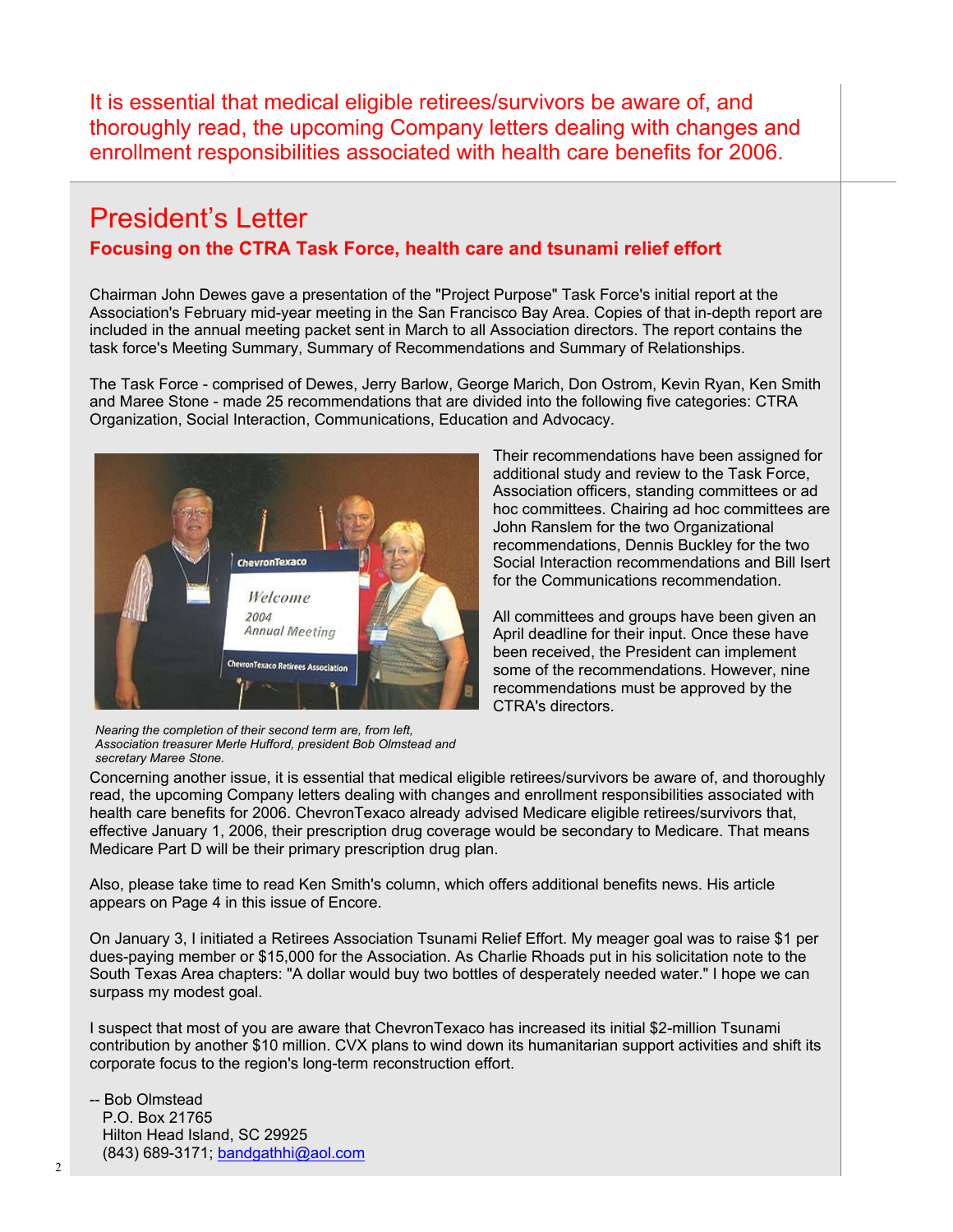## It's Pittsburgh, then San Francisco

Area Vice Presidents Kevin Ryan, North Atlantic Seaboard, and Don Tormey, Northern California/Hawaii, already are busily engaged in planning the Association's annual meetings in 2006 and 2007.

Ryan reported at the organization's mid-year conference that the May 20-22, 2006 annual meeting will be held at the Pittsburgh International Airport's Hyatt Regency. Retirees will find this site exceptionally convenient because the hotel is only a short stroll from the airport arrival gates and baggage carousels. Parking is \$9.50 per day for those driving to the property.

A room rate of \$95/night, plus tax, has been arranged for single through quadruple occupancy at the 336-room, 11-story hotel. The rate will apply for the three days immediately preceding and following the annual meeting, with check-in time at 3 p.m. and departure at noon.

Arranged as the major offsite activity for all delegates, spouses and guests will be a Sunday night dinner and riverboat cruise on Pittsburgh's three famous rivers - Allegheny, Monongahela and Ohio -- aboard the passenger vessel Gateway Clipper. Being planned as special tours/activities for spouses and other guests are a three-hour Sunday morning bus tour of Pittsburgh and its environs followed by an all-day Monday "Molly's Trolleys" tour of Pittsburgh that'll include shopping and lunch. Downtown Pittsburgh is about 15 miles from the hotel.

Tormey reported the May 19-21, 2007 annual meeting is scheduled for the Marriott San Francisco Hotel, located in close proximity to San Francisco International Airport. Five Bay Area chapters will share the host role.

The Association's Gulf Coast Area has been named the host of the 2008 annual meeting, with New Orleans as the most likely site.

## Scholarship program for Contra Costa

The Association's Contra Costa Chapter, based in the San Francisco Bay Area, is inaugurating an academic scholarship program for children or grandchildren of dues-paying chapter members to attend accredited colleges and universities. The \$1,000 scholarships, for those under age 26, are for one year and may be renewed if funds are available. Awards will be based on academic merit and ability.

At least one scholarship per year is planned, although more will be made available if donations allow. The program will be funded entirely by voluntary contributions from chapter members. Donations are being sought from chapter members by asking them to consider "rounding off" their annual dues payment to \$10, \$20 or more.

Ken Haley, Contra Costa Chapter president, was happy to report, "Thirty-eight percent of our dues-paying members already have contributed extra money for our scholarship fund." Such donations, however, are not tax deductible.

Applications for scholarship candidates are due May 1 for the 2005-06 school year. For more details, contact Stan Smith at 925-938-6277 or stantsmith@mindspring.com.

## Retirees take to teaching

Teaching at school levels from elementary to university is one of the prime ways that Company retirees find "to give something that's important and lasting back to their community." In this regard, members of the Contra Costa Chapter seem be typical of many other ChevronTexaco retirees across the country. Take that chapter's Boardman Moore, Bill Hermann, James O'Brient and Frank Santos.

Moore devotes two days a week to working with 315 sixth to eighth grade students in the instrumental music program at Stanley Intermediate School in Lafayette. His tasks range from testing all wind instruments and giving assignments to working with ensembles and repairing instruments. His students are grouped in five bands from beginner to concert plus one symphonic.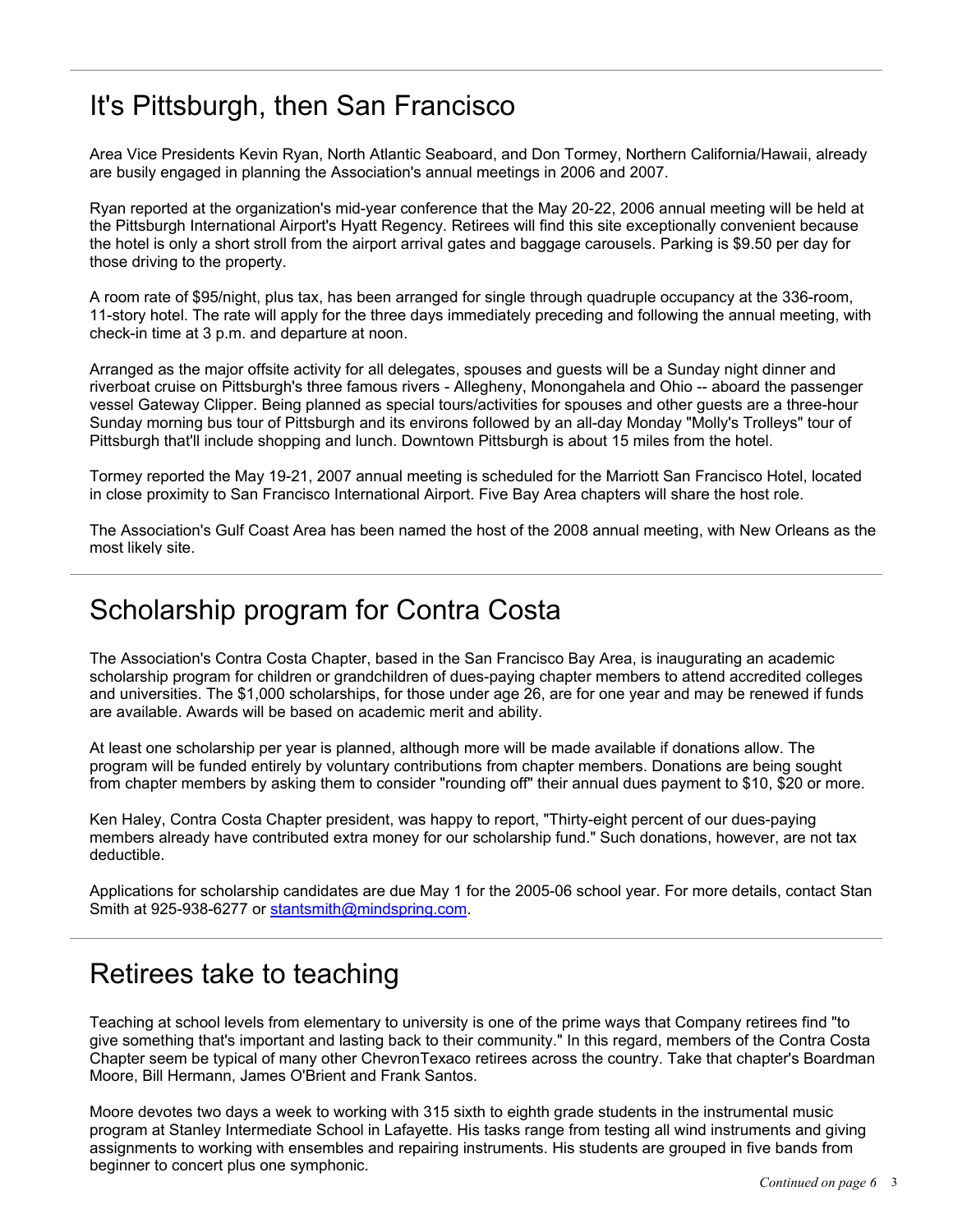### Benefits Corner by Ken Smith, CTRA's Benefits Chairperson *Here's some good news about your overall ChevronTexaco medical coverage*

Your CTRA officers and committee heads gathered in San Francisco in February for the organization's mid-year meeting. At the meeting, I shared with attendees the results of a survey compiled and distributed each December by The Henry J. Kaiser Family Foundation regarding trends and changes to retiree health benefits in corporate America. For those with Internet connectivity, I recommend you access the Kaiser Family Foundation website at www.kff.org. There you will find a tremendous amount of data and information regarding both current and future changes to the health care industry and environment.



*Ken Smith, Benefits Committee chair, with Claudia Polidori, ChevronTexaco manager, US Benefits.*

I think you will be amazed, as was I, at what you find there regarding retiree health care benefits for both pre-Medicare and Medicare eligible individuals. Bottom line, you will learn that, despite many concerns expressed to me to the contrary, ChevronTexaco is treating its retirees as well, if not better, than is corporate America as a whole.

Yes, our medical premiums, copays and coinsurance continue to rise. But they do so in response to double digit increases in medical costs which are, and will continue to be, inherent in our existing healthcare industry environment. Whether we retirees like it or not, our health care is significantly more expensive to manage than that of a younger, healthier active employee population. Within our corporation, retirees and surviving spouses now outnumber active employees 2.8:1. Despite this, our Company - unlike an increasing list of employers who are dropping all or a key part of

their retiree health benefits - remains committed to supporting its retirees.

In the last few months, I have received numerous inquiries about advertisements being run in large metropolitan areas concerning individual HMO Medicare coverage. Many ads purport to offer significant medical benefits at costs that appear to be substantially below those offered through ChevronTexaco. Although the factors that influence rates for individual plan coverage vary, there are a few basic components that generally can be used when evaluating cost differences between individual and group plan coverage.

The single most important factor impacting medical plan rates for ChevronTexaco retirees (and in the U.S. today) is prescription drug coverage. There is no annual maximum on the Medicare HMO prescription drug benefit offered through ChevronTexaco. However, many individual Medicare HMO plans do have an annual maximum. Once that maximum is reached, no further benefit is available during the year (average individual plan annual maximum: \$1,000-\$1,500).

Another factor contributing to rate differences between Medicare HMO individual and group coverage is the inpatient hospital benefit. ChevronTexaco Medicare HMOs charge a single copay of \$250 per admission without additional "per day" charges for hospital stays. For comparison, one of the larger HMOs ChevronTexaco offers in the U.S. south also has individual plan coverage where the member is responsible for \$175 per day for day 1 through 7 of a hospital stay "for each admission." That's up to \$1,225 for a 7-day hospital stay under the individual plan versus ChevronTexaco's \$250.

Because ChevronTexaco's Medicare HMO coverage is generally a superior benefit overall when compared to individual HMO coverage, the annual claims costs (in addition to our specific retiree demographics) also have a bearing on the overall cost of your coverage.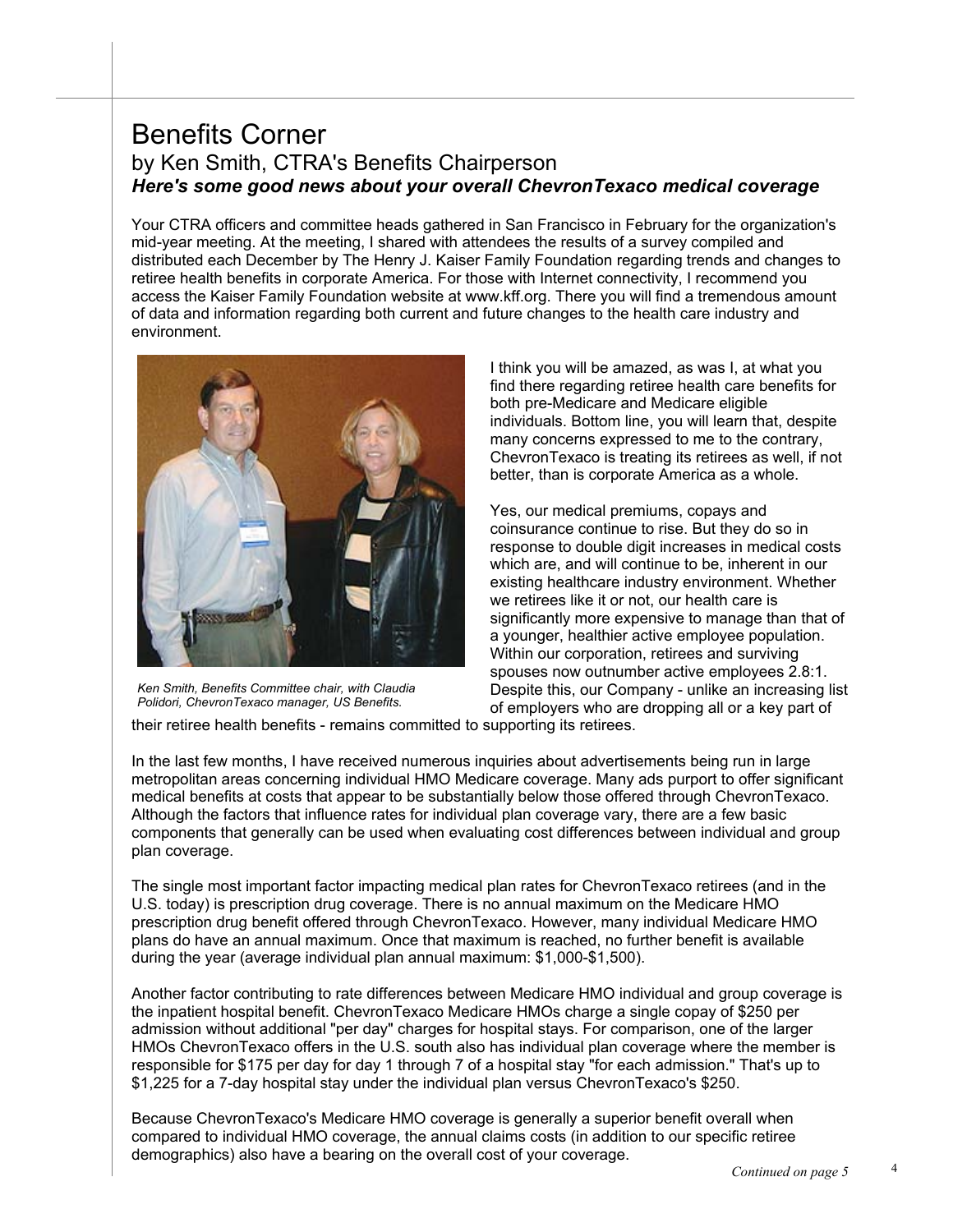#### **Benefits Corner**

*Continued from page 4*

Your health care plan selection, therefore, should be based on your personal circumstances. Before making a hasty decision to create any changes in your medical plan coverage, be certain you completely understand, and have weighed carefully, the potential impacts. Looking at an office copay amount or monthly premium to the exclusion of other key components of medical plan coverage could result in making an uninformed decision. Remember that generally the only time you can enroll in a ChevronTexaco medical plan, once coverage is dropped, is during the annual open enrollment period.

No one likes paying premiums for any type of insurance because, in essence, you pay for coverage which you may or may not use. Like many of you, I have paid homeowners insurance for 35 years and never filed a claim. It's not until you actually need that coverage when one fully appreciates the protection it affords.

On February 11, I underwent successful back surgery that involved significant decompression, fusion and instrumentation of the L3,L4 and L5 vertebrae. Upon checking with my surgeon, I determined the total cost of this procedure, without insurance, would have ranged \$40,000 to \$50,000. Thanks to my ChevronTexaco Medical Plan, my total out-of-pocket maximum for the entire year, after a \$300 deductible, will be only \$2,000.

The experience brought to mind the ads which currently run on TV from a major credit card company. In my mind, it would play something like this:

MRI -- \$1,400 SURGEON'S BILL -- \$20,000 HOSPITAL COSTS -- \$25,000 WAKING UP EACH MORNING WITHOUT PAIN FOR THE FIRST TIME IN TWO YEARS - PRICELESS

I, for one, now look a little differently at the premium deduction I see every month on my bank statement.

I appreciate those of you who have contacted me with suggestions/questions as a result of this column. Feel free to continue to do so at kennethgsmiith@aol.com.

## Mission accomplished

Bill Eden kept his promise. This Chevron retiree was profiled in the First Quarter 2004 Encore for his adventurous 180-mile solo hike on the John Muir Trail along the challenging crest of California's High Sierra. Because of exhaustion, he came up 35 miles short of his 215-mile goal. He vowed to complete the journey at a later date.

So Eden, who worked 33 years as a machinist at El Segundo Refinery, returned to the High Sierra last September. The final 35-miles was tougher than he expected, due in part to a snowstorm and freezing temperatures that stranded him in his one-man tent for two days. Like a bear, he spent another night in a cave.



*Hiker Bill Eden.* 

"Hiking over Forester Pass (13,200 feet) in a snowstorm with only 15 feet of visibility can be quite an adventure," said Eden. Luckily, during the entire 215-mile journey, he never saw or heard a single bear.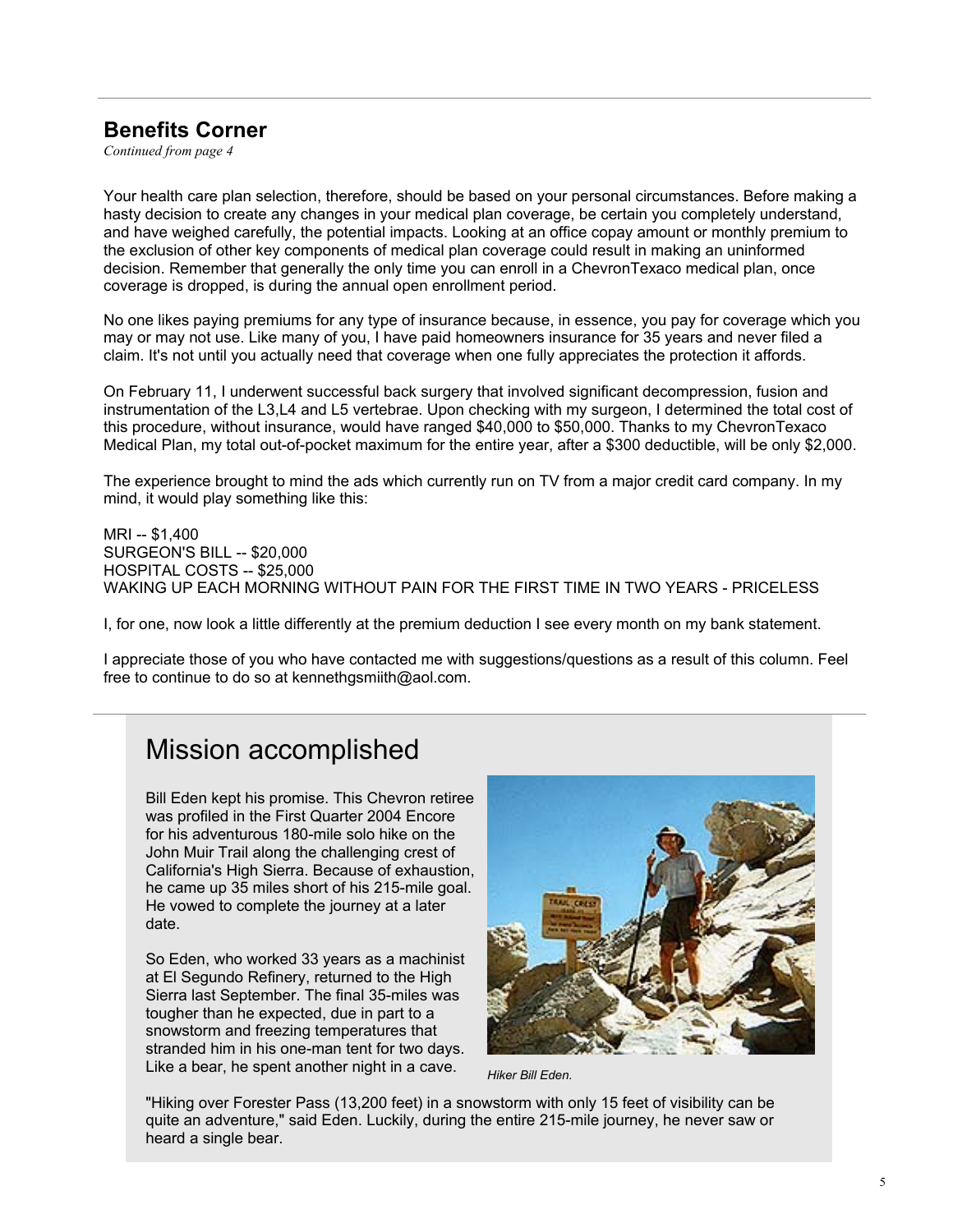## A merger under way of Colorado chapters

The Chevron Colorado Hi-Country and Texaco Mile-Hi chapters have voted independently to join together. The new CTRA Mile-Hi Chapter - to be comprised of about 220 Chevron and 190 Texaco retirees - won't become "official" until 2006. Until the merger is completed, the following will take place:

- Co-luncheon meetings will be held in January, March, June, September (picnic) and Christmas (party).
- A newsletter committee will be formed to develop a publication that represents the combined group.
- A committee will be formed to draft new bylaws. · An executive committee will be established that'll include past Chevron and Texaco chapter presidents.
- A nominating committee will be formed.
- Both chapter boards will continue functioning during 2005. The current Hi-Country officers are Fred Kluppel, president; Jim Briggs, vice president; Leonard Olmstead, sergeant-at-arms; John Bryant, secretary; and Jeanette Newville, who is both the treasurer and travel/entertainment director. The present Mile-Hi officers are Phil Monticello, president; Roy Koerner and Fred Sarrafian, vice presidents; Roberta Christensen, secretary; and Rick LaFleur, treasurer. · At the Christmas luncheon, a single board of directors will be voted in for the new CTRA Mile-Hi Chapter that will include a president, vice presidents for arrangements and programs, secretary and treasurer.

The new chapter's membership will extend geographically from the Denver Metro area north to Fort Collins, west to Frisco, south to Colorado Springs and east to Greeley.

### **Retirees take to teaching**

*continued from page 3*

He's proud that "Our instrumental music program has usually received a superior rating by the California Music Education System for more than ten years. Our school gets lots of support from both the Lafayette Arts Science Foundation and from leading Bay Area instrumentalists with the symphony, ballet and opera orchestra." Moore, who plays the trumpet adds, "I have learned more about music in this program in the last 12 years than I did in the 50 years before."

Moore was a mechanical engineer at Chevron Research in Richmond, retiring in 1983 as a facilities manager to conclude a 38-year Company career.

Hermann, since retiring as Chevron Corporation's chief economist in 1992, has spent much of his time teaching mainly undergraduate classes in economics at Golden Gate University in San Francisco. He has taught courses, too, at the University of California Berkeley, the city in which he lives.

He points out, "I've also taught macro economics courses to doctoral students. Last fall, I had an exciting graduate class in International Trade and Finance at Golden Gate University, which included students from Germany, Italy, Vietnam and Thailand, all competent in their use of English." Hermann, whose Chevron career spanned 17 years, is focused now on teaching part-time.

Part-time instruction also is O'Brient's role at the St. Mary's College Graduate School of Business. Since last summer, he has been teaching classes at the college's campuses in Moraga and Santa Clara. "These are regular MBA courses in organizational behavior and management. I've also taught an Executive MBA program on "Leading and Managing Contemporary Organizations," says O'Brient, a Moraga resident. Additionally, he is teaching a class in the executive MBA program at California State East Bay University.

He recently started his own management consulting firm, a part-time business focused on "Adaptive Organization Consulting." O'Brient, who has a Ph.D. in geology, retired last year from ChevronTexaco as manager, Global Workforce Development, Human Resources, at San Ramon. He said he spent most of the 1990s in Houston overseeing organizational changes before moving to San Ramon to complete his 25-year service.

Santos, on the other hand, works fulltime teaching algebra to 180 eighth graders in six classes at Pleasanton Middle School. He says, "I really like teaching and working with the students. After completing the teaching credential program at Cal State Hayward in 1999, I started out teaching high school geometry."

6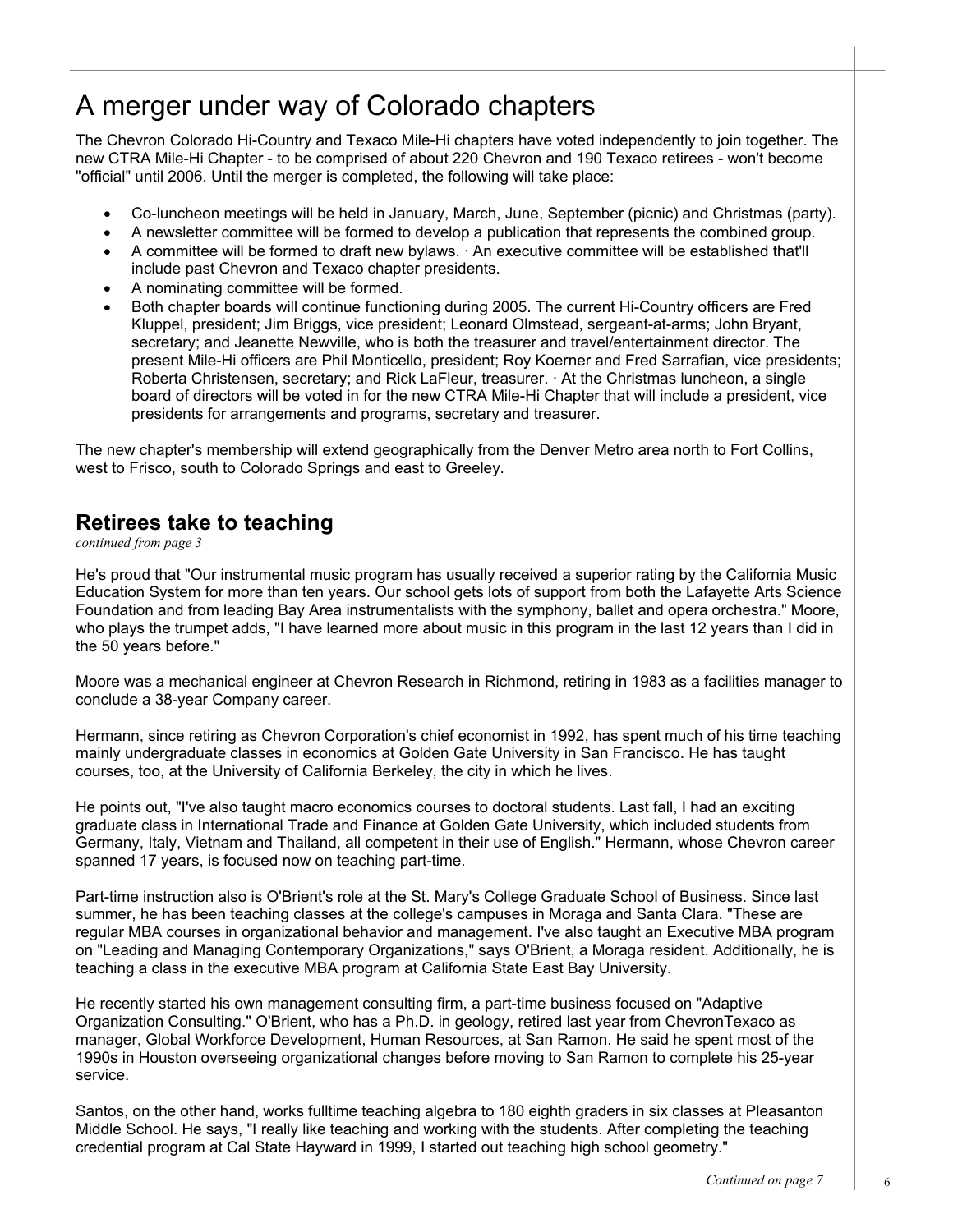#### **MAILCALL**

Ray Dively of Dauphin, Pa., recently received the James E. West Endowment award from the national office of the Boy Scouts of America. Scouts and scouters of Troop 233, along with 150 friends and relatives of Dively, gathered at Hope Presbyterian Church to honor him for serving local youth and Scouting for 43 years. He was a Scoutmaster many years and presently serves on the troop committee as secretary-treasurer."It was a very special night and very humbling experience, made more so by the attendance of so many of the Eagle Scouts that I played a role in their success," said Dively.

As a reminder, at the CTRA's 2002 annual meeting he received the "President's Award for Distinguished Service." Dively served 10 years as vice president of the North Atlantic Seaboard Area and is in his 17th year as founder and only president of Pennsylvania's Keystone Chapter. He retired from Gulf Oil in 1985 as a marketer in Home Heating Sales, completing 29 years service.



*Ray Dively, Keystone Chapter president* 

Taking over the president's post of the Permian Basin Chapter in Midland, Texas, is just one of the volunteer tasks of Paul Hopson. He's a docent at the Permian Basin Petroleum Museum, a substitute driver for the Meals-on-Wheels program for the elderly and disabled, and puts in many volunteer hours in connection with the annual Texas-Size Garage Sale conducted by Midland Community & Senior Service. He particularly enjoys working in the museum's gift shop and, as an accomplished tennis player, he often wins singles and doubles matches in his age group.

\*\*\*\*\*\*\*\*\*\*\*\*\*\*\*\*\*\*\*\*\*\*\*\*\*\*\*\*\*\*\*\*\*\*\*\*\*\*\*\*\*\*\*\*\*\*\*\*\*\*\*\*\*\*\*\*\*\*\*\*\*\*\*\*\*

Hopson retired in 1978 as a senior geologist to culminate a 29-year career with Gulf Oil. As president of a chapter that has 182 paid members, he would like to see a merger with Midland's West Tex/NM Chapter. He said, "A problem to a possible merger, however, is we have noon meetings while the Texaco chapter meets at night."

\*\*\*\*\*\*\*\*\*\*\*\*\*\*\*\*\*\*\*\*\*\*\*\*\*\*\*\*\*\*\*\*\*\*\*\*\*\*\*\*\*\*\*\*\*\*\*\*\*\*\*\*\*\*\*\*\*\*\*\*\*\*\*\*\*

Bill Rinehart of Tulsa, Okla., has been associated with The Nature Conservancy's Tallgrass Prairie Preserve in Oklahoma's Osage County since 1989. The Preserve, the world's largest protected stretch of tall grass prairie and bigger than the state of Rhode Island, consists of 38,600 acres and has 1,976 bison over-wintering. The Preserve's visitor's center is 85 miles northwest of Tulsa.

Prior to his 1992 retirement as Chevron's Public Affairs manager for the Tulsa Area, Rinehart was involved in upgrading the Preserve's facilities. Since retiring, he has been part of a 140-member volunteer workforce supporting the Preserve's objective, which is to restore the prairie to what it was before settlement.

"I have written nearly 100 articles on the Preserve for the Pawhuska Journal-Capital, a weekly newspaper in the Osage county seat. The purpose of these articles has been to educate the local citizenry about the Conservancy's objectives and what it is doing to accomplish them," said Rinehart. He's a member of the speaker's bureau and docent class of 1996; produced, filmed and narrated a video of the 1997 bison roundup; and in 1998 received the Oklahoma Chapter's Volunteer of the Year Award.

Additionally, Rinehart is a board member of the Association's Tulsa Chapter, which he has served as president and vice president. His Company service with Spencer Chemical, Gulf and Chevron spanned 38 years.

#### **Retirees take to teaching**

*continued from page 6*

He also devotes time each summer to teaching a youth program in Walnut Creek and to swinging away on the golf course to improve his 13 handicap.

Teaching is in the Santos' family genes. Wife, Vickie, recently retired after a combined 32 years of teaching kindergarten and first graders while daughter, Gena, is now a first grade teacher in San Jose.

Santos worked 28 years for Chevron before retiring in 1997 as a control systems engineer at Richmond Refinery.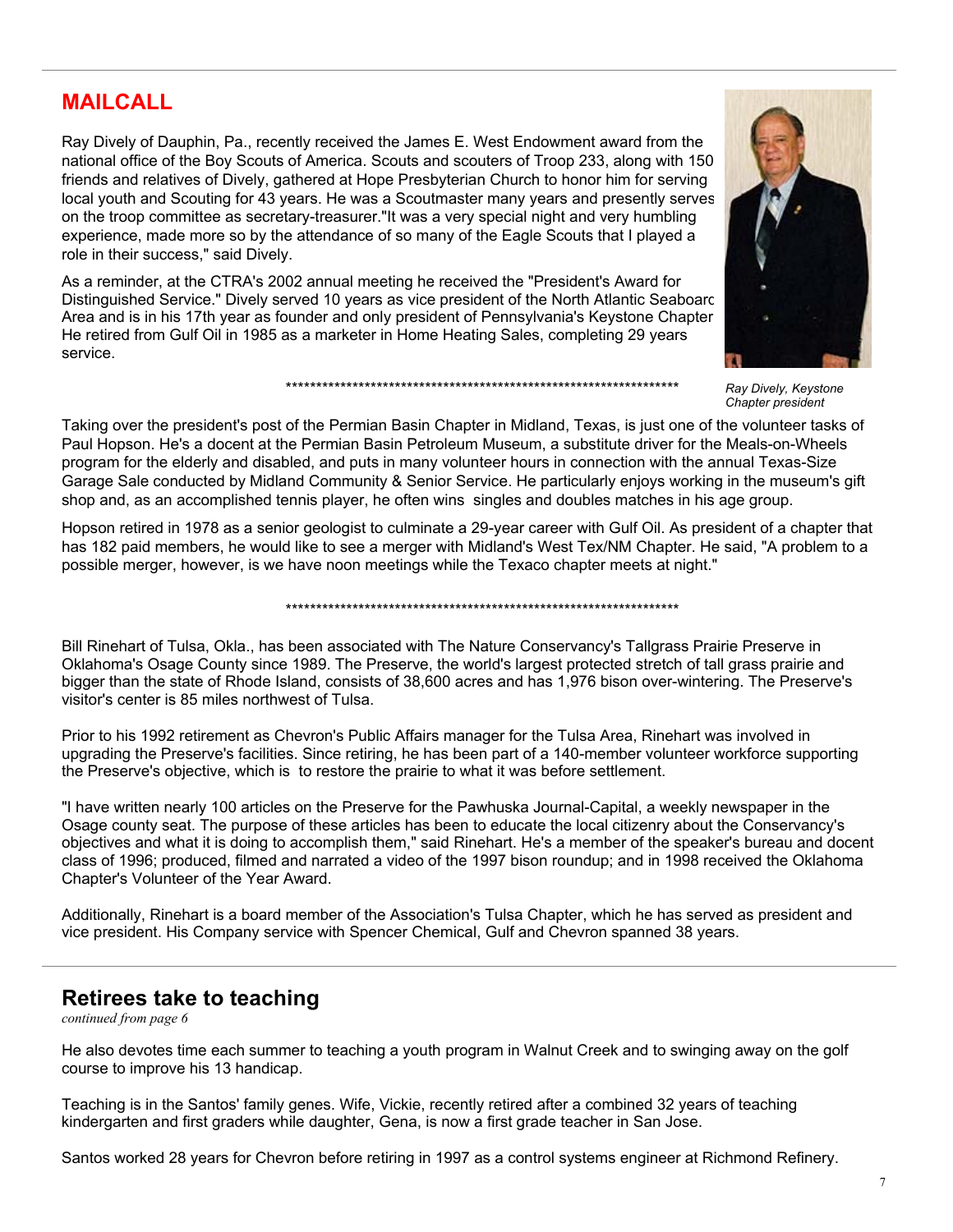#### **Portland, Oregon to debut as annual meeting site**

*continued from page 1*

Association delegates, their spouses and ChevronTexaco speakers and guests will gather for the three-day annual meeting activities in the 213-room, five-story Sheraton Portland Airport Hotel.The meeting's Host Committee has reserved 125 quest rooms with a nightly \$99 fee, plus a 12  $\frac{1}{2}$  percent "occupancy tax," to be honored by the hotel three days prior to and three days following the convention on a space-available basis.

Delegates can book their Sheraton Portland lodging by calling 1-800-325-3535 or 1-503-281-2500. Be sure to advise the hotel you are attending the ChevronTexaco Retirees Association Annual Meeting, and of any special needs. The hotel provides free shuttle service to and from the airport. Use any of the white courtesy telephones in the baggage claim area to request a pick-up at the airport. Also, there is no charge for parking.

"Daytime business meetings Sunday and Monday, plus the Saturday night dinner, are scheduled for the hotel's Columbian rooms. Portland's newly elected mayor, Tom Potter, is expected to give welcoming remarks at the conference's opening," said Daryl Brennick, annual meeting chairman and area vice president for the Pacific Northwest/Alaska. Following tradition, the Sunday night get-together will



*Among annual meeting delegates will be former Association presidents, left to right (sitting), Don Ostrom and Clyde Carter, and (standing) Roy Adams, John Dewes and Clay McElroy.* 

be off-site at Shenanigan's Restaurant on the Columbia River (See O'Reilly story Page 1).

Representing 103 chapters in the U.S. and two in Canada, Association delegates will meet in an all-day business session Sunday and half-day on Monday to elect a new president, hear reports from seven committee chairs, discuss the details of future annual meetings in Pittsburgh (2006), San Francisco (2007) and "probably" New Orleans (2008), and share views in open discussion periods. Additionally, they will be updated on varied issues of importance, including Benefits and Public Affairs, by guest speakers from ChevronTexaco.

One of the annual meeting's feature events will be the closing dinner banquet on Monday night, with a speaker

## ChevronTexaco

ChevronTexaco Retirees Association. For story ideas, contact: Walt Roessing, Managing Editor 4817 Palm Ave, #M, La Mesa, CA 91491 E-mail: wlroessing@cs.com (619) 697-9702

For questions regarding Encore www.chevrontexacoretirees.org, contact: Jerry Powers, Chairman Communications Committee 14208 Woodland Ridge Dr., Louisville, KY 40245 E-mail: jopowers@insightbb.com (502) 245-1258

The ChevronTexaco Retirees Association is not a subsidiary of ChevronTexaco Corporation but an independent organization of retired employees of ChevronTexaco or its predecessor companies.

from ChevronTexaco. Also, recipients of the annual Company-sponsored ChevronTexaco Public Service Award will be honored that evening.

Spouses and guests will have the opportunity to participate in a pair of guided bus tours on Sunday and Monday. Brennick provided the following details:

"The first bus tour is Sunday, May 15. It is titled 'Portland City Tour' and includes the Classical Chinese Gardens, Chinatown, Downtown and Old Town. In Washington Park, the participants will visit the Rose Test Garden and then the Oregon Zoo, where lunch (soup and salad bar) will be served. Also included in the tour are the French Renaissance Pittock Mansion and much more. Cost is \$65.50, including lunch. Pickup at the hotel is 9 a.m. with return at 3 p.m.

"The second tour is Monday, May 16, with busses also leaving at 9 a.m. and returning at 3 p.m. The 'Gorge-Bonneville Dam & Fish Hatchery Tour' includes viewing the Columbia River (one of the world's greatest power producers), Bonneville Dam, fish ladders, Multnomah Falls, other waterfalls and historic sites. The \$51 cost includes the narrating guide, lunch and all gratuities."

Chairing the important all-volunteer Host Committee is Hank Drexel, past president, Portland Chapter. Other committee members are Drexel's wife, Elsie; Charlotte Clunas, current Portland Chapter president, and husband, Jack; Sharon Downey, Gerry and Margaret Kemper, Gene and Wanda Graber, John Hartup, Herb and Janet Hohn, Laura Stockwell, Gladys Smalberger and Brennick.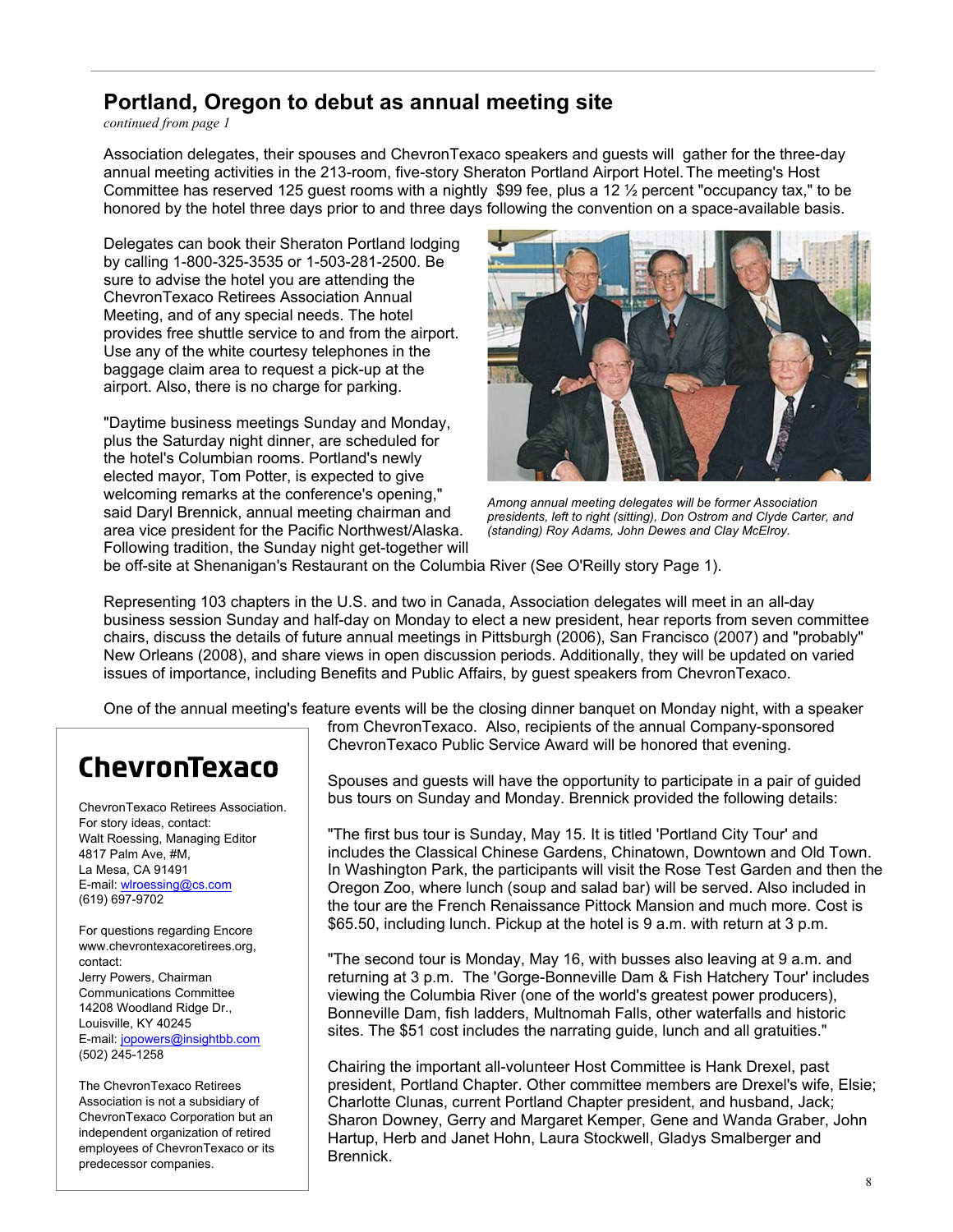Nelson, John R., 1/11/2005, Caltex, Ret. 1986 Sammis, Dorothy Mildred, 11/2/2004, Caltex, Ret. 1982 Tobia, Rose J., 1/19/2005, Caltex, Ret. 1982 Vejnar, Marie, 10/7/2004, Caltex, Ret. 1982

Adams , Harold W., 1/5/2005, Chevron, Ret. 1985 Ahl, Adelaide M., 11/7/2004, Chevron, Ret. 1993 Alberthal, Robert E., 1/21/2005, Chevron, Ret. 1977 Askew, Allen D., 11/4/2004, Chevron, Ret. 1983 Baiza, E. R., 11/15/2004, Chevron, Ret. 1982 Balentine, Floyd D., 12/16/2004, Chevron, Ret. 1986 Beatty, Eugene E., 10/18/2004, Chevron, Ret. 2003 Best Jr., Charles A., 1/17/2005, Chevron, Ret. 1976 Brockus, Charles A., 11/26/2004, Chevron, Ret. 1972 Bruce, G. L., 11/14/2004, Chevron, Ret. 1986 Brunet, Valcour J., 12/7/2004, Chevron, Ret. 1982 Buck, Michael W., 12/1/2004, Chevron, Ret. 2003 Burton, John A., 10/27/2004, Chevron, Ret. 1983 Butt, Kathryn C., 10/29/2004, Chevron, Ret. 1972 Carleton, James, 11/15/2004, Chevron, Ret. 1976 Carter, D. M., 12/29/2004, Chevron, Ret. 1991 Cartney, Patricia A., 11/15/2004, Chevron, Ret. 1967 Comella, Michael E., 12/31/2004, Chevron, Ret. 1976 Cook, Thayrel V., 11/5/2004, Chevron, Ret. 1973 Corpuz, Robert F., 12/7/2004, Chevron, Ret. 1987 Coughtry, Michael A., 11/25/2004, Chevron, Ret. 1986 Cowart, James R., 12/28/2004, Chevron, Ret. 1986 Crocker, Carl G., 12/21/2004, Chevron, Ret. 1979 Dale, A. A., 9/16/2004, Chevron, Ret. 2004 Davis , Walter A., 12/29/2004, Chevron, Ret. 1977 Delong, Horace A., 12/18/2004, Chevron, Ret. 1969 Diehl, Norman W., 12/9/2004, Chevron, Ret. 1972 Dige, Gladys J., 10/31/2004, Chevron, Ret. 1986 Dillingham, Ralph L., 1/22/2005, Chevron, Ret. 1998 Doe, Robert E., 1/14/2005, Chevron, Ret. 1982 Draper, F. T., 1/19/2005, Chevron, Ret. 1982 Dremer, Joseph J., 12/21/2004, Chevron, Ret. 1973 Dummet, Helen M., 11/28/2004, Chevron, Ret. 1973 Eldredge, Fred B., 1/12/2005, Chevron, Ret. 1978 Elliott, Melvin E., 12/16/2004, Chevron, Ret. 1967 English, Charles C., 12/29/2004, Chevron, Ret. 1977 Fildes, A. B., 1/16/2005, Chevron, Ret. 1985 Fountain, Morris E., 11/13/2004, Chevron, Ret. 1974 Franko, Emil J., 11/7/2004, Chevron, Ret. 1977 Fraser, C. C., 12/5/2004, Chevron, Ret. 1988 Friske, Elmer W., 11/7/2004, Chevron, Ret. 1985 Gagnon, Eleanor D., 11/13/2004, Chevron, Ret. 1987 Galubenski, Felix W., 1/11/2005, Chevron, Ret. 1984 Gavura, Albert F., 12/22/2004, Chevron, Ret. 1985 Gebott, Fred W., 9/29/2004, Chevron, Ret. 1974 Gilchrist, A. C., 11/10/2004, Chevron, Ret. 1980 Graham, John P., 10/30/2004, Chevron, Ret. 1993 Graham, L. C., 11/12/2004, Chevron, Ret. 1982 Granger, John N., 1/30/2005, Chevron, Ret. 1997 Hadley Jr., Louis V., 12/2/2004, Chevron, Ret. 1986 Hager, Eleanor J., 12/7/2004, Chevron, Ret. 1982 Hall, Howard F., 12/27/2004, Chevron, Ret. 1977 Hammond , Charles A., 1/13/2005, Chevron, Ret. 1972 Hanada, Minoru, 11/5/2004, Chevron, Ret. 1972 Hanly, Fred J., 12/27/2004, Chevron, Ret. 1976 Hawks, J. D., 11/25/2004, Chevron, Ret. 1980 Hayner, William J., 12/28/2004, Chevron, Ret. 1985 Heath, Monabelle , 12/3/2004, Chevron, Ret. 1992 Hebert, Elmer W., 12/16/2004, Chevron, Ret. 1973 Hetzner, Howard P., 10/30/2004, Chevron, Ret. 1977 Hildebrand, Lindsey A., 12/5/2004, Chevron, Ret. 1983 Hill, J. P., 1/6/2005, Chevron, Ret. 1985 Hilton, David L., 1/10/2005, Chevron, Ret. 2004 Horton, Marvin D., 11/20/2004, Chevron, Ret. 1979 Hudson , Thomas A., 12/30/2004, Chevron, Ret. 1984 Jackson Jr., T. H., 12/10/2004, Chevron, Ret. 1984 Jeffries, Leroy D., 10/26/2004, Chevron, Ret. 1992 Jensvold, Charles A., 11/1/2004, Chevron, Ret. 1985 Johnson, Tg R., 10/27/2004, Chevron, Ret. 1974 Jones, Theresa M., 1/17/2005, Chevron, Ret. 1992 Kahn, Raymond R., 6/13/2004, Chevron, Ret. 1999 Kealey, C. J., 11/27/2004, Chevron, Ret. 1984

Keaton, George W., 11/23/2004, Chevron, Ret. 1986 Kielty, Richard L., 12/23/2004, Chevron, Ret. 1985 Kirk, William S., 11/18/2004, Chevron, Ret. 1977 Kropschot, Robert E., 11/20/2004, Chevron, Ret. 1990 Lafayette, Leamon, 11/12/2004, Chevron, Ret. 1986 Lan, Chen, 11/1/2004, Chevron, Ret. 1987 Leduc, William P., 11/29/2004, Chevron, Ret. 1977 Lewis, W. F., 10/30/2004, Chevron, Ret. 1989 Lindsey, O. E., 11/5/2004, Chevron, Ret. 1982 Littlejohn, Elden A., 12/17/2004, Chevron, Ret. 1979 Lloyd, Arthur R., 11/7/2004, Chevron, Ret. 1977 Lovejoy, D. L., 11/12/2004, Chevron, Ret. 1980 Loveland , Wesley B., 12/31/2004, Chevron, Ret. 1985 Mackie, Ralph P., 12/24/2004, Chevron, Ret. 1974 Marshall, Richard J., 11/4/2004, Chevron, Ret. 1986 Masters, Odell C., 1/5/2005, Chevron, Ret. 1985 Mcconnell, Henry E., 1/23/2005, Chevron, Ret. 1979 Mccrury, Curtis O., 11/10/2004, Chevron, Ret. 1985 Mchaffie, Harold E., 1/2/2005, Chevron, Ret. 1968 Mcmahon, R. F., 12/14/2004, Chevron, Ret. 1979 Miller, Ernest J., 12/7/2004, Chevron, Ret. 1973 Mooney, David T., 12/31/2004, Chevron, Ret. 1999 Moorman, Dorothy H., 12/15/2004, Chevron, Ret. 1986 Moreno, Ramon , 12/6/2004, Chevron, Ret. 1983 Mott, A. L., 11/7/2004, Chevron, Ret. 1985 Moxley, Tom L., 1/4/2005, Chevron, Ret. 1970 Nelson, Leonard A., 11/3/2004, Chevron, Ret. 1977 Nichol, Robert J., 10/29/2004, Chevron, Ret. 1999 Norris, Thomas J., 10/24/2004, Chevron, Ret. 1984 Nutter, L. J., 4/23/2004, Chevron, Ret. 1983 Oden Jr., Robert L., 1/9/2005, Chevron, Ret. 1976 Parker, Charlie H., 1/12/2005, Chevron, Ret. 1984 Perryman, Robert D., 11/6/2004, Chevron, Ret. 1996 Porter, Richard B., 12/8/2004, Chevron, Ret. 1992 Porter, Lee B., 12/30/2004, Chevron, Ret. 1977 Randell, Ann U., 12/16/2004, Chevron, Ret. 1973 Reich, Edward F., 11/17/2004, Chevron, Ret. 1974 Reitzel, Maurice D., 12/4/2004, Chevron, Ret. 1998 Renken, D. M., 12/18/2004, Chevron, Ret. 1984 Rich, H. E., 12/16/2004, Chevron, Ret. 1980 Richardson , Norman E., 12/31/2004, Chevron, Ret. 1980 Robinson, Stanley V., 11/30/2004, Chevron, Ret. 1983 Rogers , Edward D., 12/28/2004, Chevron, Ret. 1980 Rowley, Raymond K., 11/13/2004, Chevron, Ret. 1992 Salvi, Tony A., 12/2/2004, Chevron, Ret. 1989 Scott, Bill R., 12/8/2004, Chevron, Ret. 1991 Sibley, David M., 10/1/2001, Chevron, Ret. 1976 Songer, George W., 12/17/2004, Chevron, Ret. 1981 Spievak, Henry V., 10/25/2004, Chevron, Ret. 1986 Starkey, William J., 1/20/2005, Chevron, Ret. 1985 Stedman, Henry T., 12/30/2004, Chevron, Ret. 1981 Steichen, C. J., 12/4/2004, Chevron, Ret. 1983 Steuwer, William J., 1/8/2005, Chevron, Ret. 1978 Stevenson, Donald R., 11/4/2004, Chevron, Ret. 1971 Taylor, Carl W., 11/21/2004, Chevron, Ret. 1987 Taylor, O., 11/17/2004, Chevron, Ret. 1980 Thompson Jr., W. E., 1/28/2005, Chevron, Ret. 1990 Tooman, Clyde E., 12/14/2004, Chevron, Ret. 2000 Tracy , Nathan H., 1/7/2005, Chevron, Ret. 1981 Trosper, George J., 11/19/2004, Chevron, Ret. 1976 Tull, Willard R., 1/9/2005, Chevron, Ret. 1973 Vandenberg, G. N., 12/17/2004, Chevron, Ret. 1982 Vanwinkle, W. H., 11/3/2004, Chevron, Ret. 1992 Viani, J. F., 12/19/2004, Chevron, Ret. 1986 Wahlgren, M. T., 11/2/2004, Chevron, Ret. 1986 Wallstrum, R. E., 10/24/2004, Chevron, Ret. 1982 Webb, Steve M., 10/31/2004, Chevron, Ret. 1992 Wehrly, Harry A., 12/31/2004, Chevron, Ret. 1984 Williams, Harold, 10/18/2004, Chevron, Ret. 1978 Williams, Lloyd G., 10/13/2004, Chevron, Ret. 1984 Williams, Thomas B., 11/6/2004, Chevron, Ret. 1978 Williams, Derick L., 12/24/2004, Chevron, Ret. 1992 Wingo, W. D., 1/15/2005, Chevron, Ret. 1983 Woodworth, Blanche , 11/8/2004, Chevron, Ret. 1972

Adams, James O., 11/28/2004, Getty, Ret. 1972 Adcock, Tommy T., 1/23/2005, Getty, Ret. 1989

Bond, Kenneth G., 11/17/2004, Getty, Ret. 1977 Bradley, Roy A., 1/8/2005, Getty, Ret. 1977 Chopin, Cecil M., 11/14/2004, Getty, Ret. 2002 Crownover, Daniel W., 12/7/2004, Getty, Ret. 2003 Defillipo, Alfonso , 12/27/2004, Getty, Ret. 1976 Dix, Ted L., 10/24/2004, Getty, Ret. 1972 Goins, Jerry R., 12/29/2004, Getty, Ret. 1994 Hankins, Graham L., 11/1/2004, Getty, Ret. 1973 Hayes, Frank , 12/2/2004, Getty, Ret. 1989 Head, Bert L., 12/14/2004, Getty, Ret. 1978 Keys, Tawanda C., 1/8/2005, Getty, Ret. 1978 Lamonica, Thomas M., 11/23/2004, Getty, Ret. 1979 Lesueur, John T., 1/28/2005, Getty, Ret. 1994 Manrod, John P., 1/5/2005, Getty, Ret. 1968 Marsh, Raymond L., 1/15/2005, Getty, Ret. 1985 Mattox, Anna C., 12/8/2004, Getty, Ret. 1971 Mcbride, Wayne L., 11/12/2004, Getty, Ret. 1974 Mccloud, Charles W., 1/1/2005, Getty, Ret. 1981 Mooney, Owen E., 10/30/2004, Getty, Ret. 1989 Norris, Melvin , 1/18/2005, Getty, Ret. 1974 Patrick Jr., Roosevelt, 10/30/2004, Getty, Ret. 1994 Ragsdale, Thurman L., 11/19/2004, Getty, Ret. 1979 Read, Samuel R., 11/3/2004, Getty, Ret. 1990 Sloan, Hugh R., 1/12/2005, Getty, Ret. 1977 Smith, Keith A., 12/19/2004, Getty, Ret. 1975 Ullom, Roy E., 10/24/2004, Getty, Ret. 1979 Vanlith, Arthur J., 12/2/2004, Getty, Ret. 1983 Young Jr., William W., 1/5/2005, Getty, Ret. 1984 Zimmerman, Jacob J., 10/27/2004, Getty, Ret. 1979

Abernathy, James E., 12/6/2004, Gulf, Ret. 1997 Alexander, Oscar C., 10/3/2004, Gulf, Ret. 1981 Alexis, Ivory J., 11/8/2004, Gulf, Ret. 1984 Ashburn, Plummer, 11/24/2004, Gulf, Ret. 1971 Astillero, Ramon C., 10/19/2004, Gulf, Ret. 1984 Babin, Leonard R., 10/29/2004, Gulf, Ret. 1974 Barie Jr., Walter P., 12/27/2004, Gulf, Ret. 1983 Beagle, James B., 11/26/2004, Gulf, Ret. 1983 Berry , Emily R., 12/12/2004, Gulf, Ret. 1979 Bowen, William L., 11/5/2004, Gulf, Ret. 1974 Boyd, Henry L., 11/24/2004, Gulf, Ret. 1982 Brown, William L., 12/1/2004, Gulf, Ret. 1983 Buescher, Joseph W., 12/3/2004, Gulf, Ret. 1978 Burke, Lila G., 10/15/2004, Gulf, Ret. 1985 Cimino, Sam C., 12/3/2004, Gulf, Ret. 1982 Clothier, Robert F., 12/28/2004, Gulf, Ret. 1978 Cobez, Sergio G., 12/30/2004, Gulf, Ret. 1982 Colicher Sr., Carl , 1/12/2005, Gulf, Ret. 1977 Conner, John , 1/16/2005, Gulf, Ret. 1980 Cumberledge, Clyde F., 12/25/2004, Gulf, Ret. 1983 Day, Lyle E., 11/6/2004, Gulf, Ret. 1975 Dayton, John G., 8/26/2004, Gulf, Ret. 1968 Delahoussaye, Octa P., 1/13/2005, Gulf, Ret. 1979 Di Meno, Elizabeth I., 11/3/2004, Gulf, Ret. 1985 Dimbo, Patsy D., 1/31/2005, Gulf, Ret. 1999 Dixon , Lloyd , 1/21/2005, Gulf, Ret. 1984 Douglas, Robert J., 11/11/2004, Gulf, Ret. 1986 Douthit, Samuel W., 12/24/2004, Gulf, Ret. 1977 Dresser, Paul S., 10/28/2004, Gulf, Ret. 1976 Dunn, Henry E., 1/10/2005, Gulf, Ret. 1983 Engstrom, Louis A., 11/14/2004, Gulf, Ret. 1982 Ester, Theodore R., 11/24/2004, Gulf, Ret. 1972 Faulkner, King H., 12/21/2004, Gulf, Ret. 1983 Fields, Robert E., 1/16/2005, Gulf, Ret. 1977 Finley, Christopher P., 1/3/2005, Gulf, Ret. 1976 Finneran, Joseph F., 11/4/2004, Gulf, Ret. 1981 Fisher, Regan C., 10/31/2004, Gulf, Ret. 1986 Ford, Herman J., 1/15/2005, Gulf, Ret. 1985 Ford Sr., Allan P., 1/2/2005, Gulf, Ret. 1982 Fussell, Woodrow W., 1/17/2005, Gulf, Ret. 1977 Gabourel, Karin H., 11/14/2004, Gulf, Ret. 1992 Gede, Robert H., 11/25/2004, Gulf, Ret. 1981 Gibson, William A., 11/22/2004, Gulf, Ret. 1982 Giger, Clyde Loren, 12/9/2004, Gulf, Ret. 1983 Gilder, Homer J., 1/25/2005, Gulf, Ret. 1982 Gunter, Adolph J., 11/12/2004, Gulf, Ret. 1992 Harper, Mildred T., 11/22/2004, Gulf, Ret. 1983 Harris, Willie T., 1/15/2005, Gulf, Ret. 1985 Helms, John T., 12/20/2004, Gulf, Ret. 1986